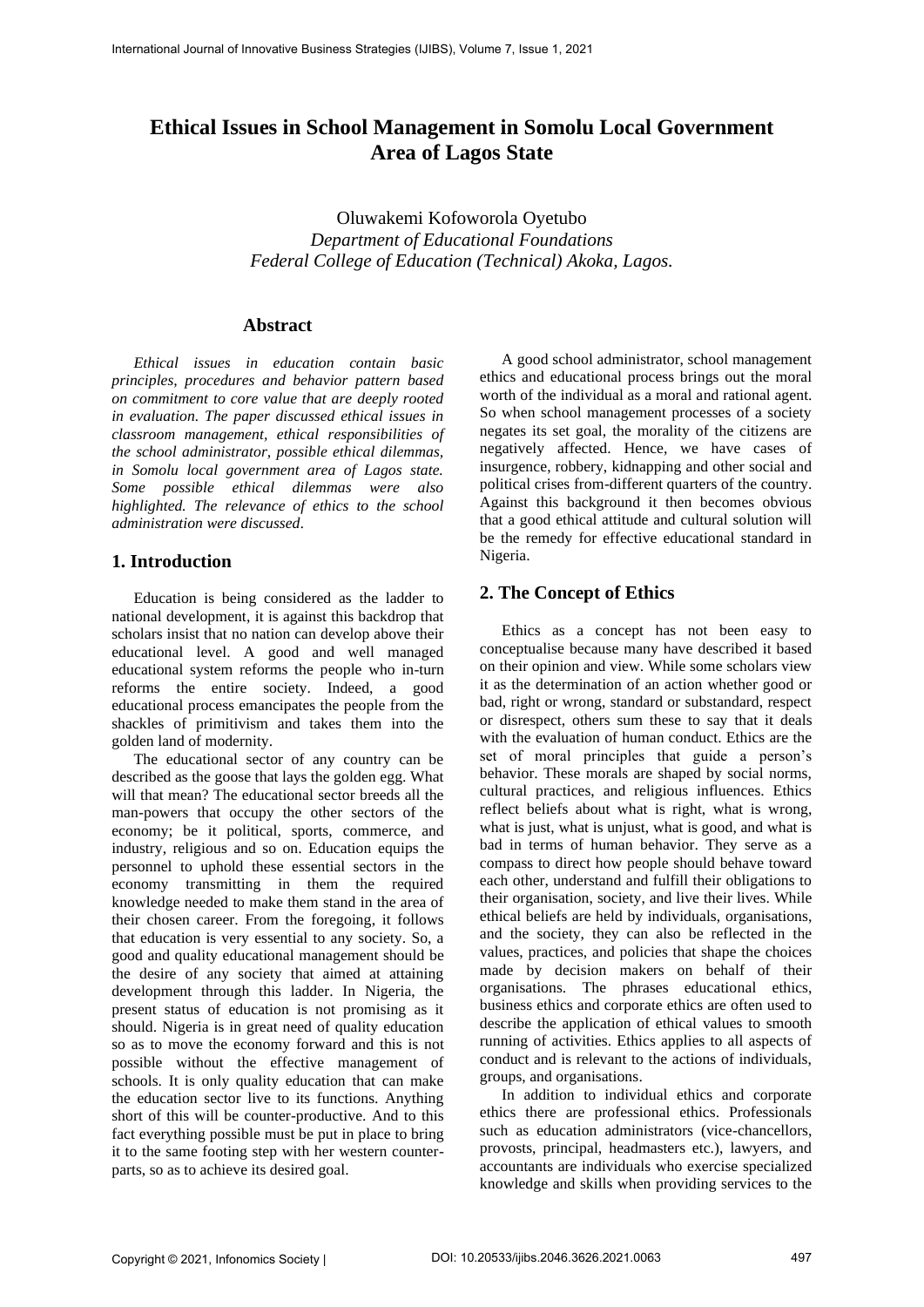public. By virtue of their profession, they have obligations to those they serve. For example, lawyers must hold client conversations confidential and accountants must display the highest levels of honesty and integrity in their record keeping and financial analysis. Professional organisations, such as the American Medical Association, and licensing authorities, such as state governments, set and enforce ethical standards. This also applies to educationists by ensuring that program objectives are met towards achieving set academic goals.

The word ethics may further be seen as the science of right and wrong, the science of moral principles, the science of moral judgement and conduct. It does not only analyzes, classifies, describes and explains human actions as good or bad but also helps us to know why and on what bases our judgement of human action is justified [1]. Ethical issues are part of everyday life in schools. They frequently arise from decisions which require value judgement about doing the right thing or saying the good or best thing in a particular situation. Although doing the right seems easy enough most times when an ethically difficult situation arises, it may cause individuals to examine their ethics in practice [2].

According to Elechi [3], an ethic is an ideal or moral belief that influences the behavior and attitude of the people. Ethics are also seen as code of behaviors considered correct especially that of a particular group of profession or individual. It is up to individual institutions to determine what is and is not appropriate behavior for the organisation. What is acceptable for one organisation may not be unacceptable to another and both for entirely logical and legitimate reasons. Ethics give expression the norms and values that are prescriptive for an acceptable behavior, action and function within a specific school. Ethics could also be said to be a set of principles of right conduct. They are rules or standards governing the conduct of a person or the methods of a profession.

### **3. Ethical Issues in Nigerian Education**

Ethics as a systematic study is concerned with the nature of good and bad, right and wrong, justice and injustice, duty and obligation. These ethical issues surfacing in the education process verifies the kind of education that can be regarded as good or bad education, right or wrong method of teaching or imparting knowledge to the learners. It also seek to know how the students, teachers and parents are being managed and their level of relationship so as to enhance or achieve optimum result in the educational process.

Ethics deals with such universal issues as justice, human right, human equity, human dignity, and human freedom", this is because of what we have been able to establish in our early discussion of the concept of education, that educational process must be embedded with ethical ingredients, such ethical issues must be analyzed in our educational system to achieve a better process in raising a useful individual in our society. For when we question the moral desirability of what is to be imparted to the children in the way it should, the principles of fairness, freedom and respect for persons comes into play.

Ethical issues in education contain basic principles, procedures and behavior patterns based on commitment to core values that are deeply rooted in education. Ethical standard enables educators, students and administrators to maintain and promote quality education. They (ethical issues) should be aimed at establishing a disciplined and purposeful school environment (all activities within the school environment are in accord with the vision of the school), dedicated to the improvement and maintenance of the quality of the learning process.

Schools have an important task to teach children to differentiate between acceptable and unacceptable behavior. Opportunity must also be given for the development of insight and learning. In a positive school situation, a breaking of school rules is therefore viewed as not only a negative action towards the school, but also a negative action towards fellow learners and teachers and the disruption of mutual relationship. In a positive school climate, school rules are instrumental to the whole development of a learner. Any ethical policy must therefore evolve out of the school's mission and values. It must also be consistent with and work alongside existing ethics related documents.

Ethical principles and practice are major undertakings and require time, resources, commitment and leadership. It is also vital that administrators set examples by demonstrating ethical behavior and living by the school's ethical principles. Let us critically view some ethical issues in Nigerian education system as they relate to school management in Lagos State, fairness and equity, power and authority, justice and injustice, freedom, responsibility, reward, punishment discipline, equality and inequality.

# **3.1. Fairness and Equity**

The issue of fairness and equity is vital and surface in all aspect of our educational process. Fairness in administration and management of both material and human resources allocated to the school by the government or the parent owner of the school. In the admission process of the students, the authorities are expected to be fair in the selection and placement of the individuals. In the school, the leadership is by code of ethics expected evenly assign tasks and needed resources to both academic and non-academic staffs. In the classroom, the teacher is expected to be fair in his dealings with the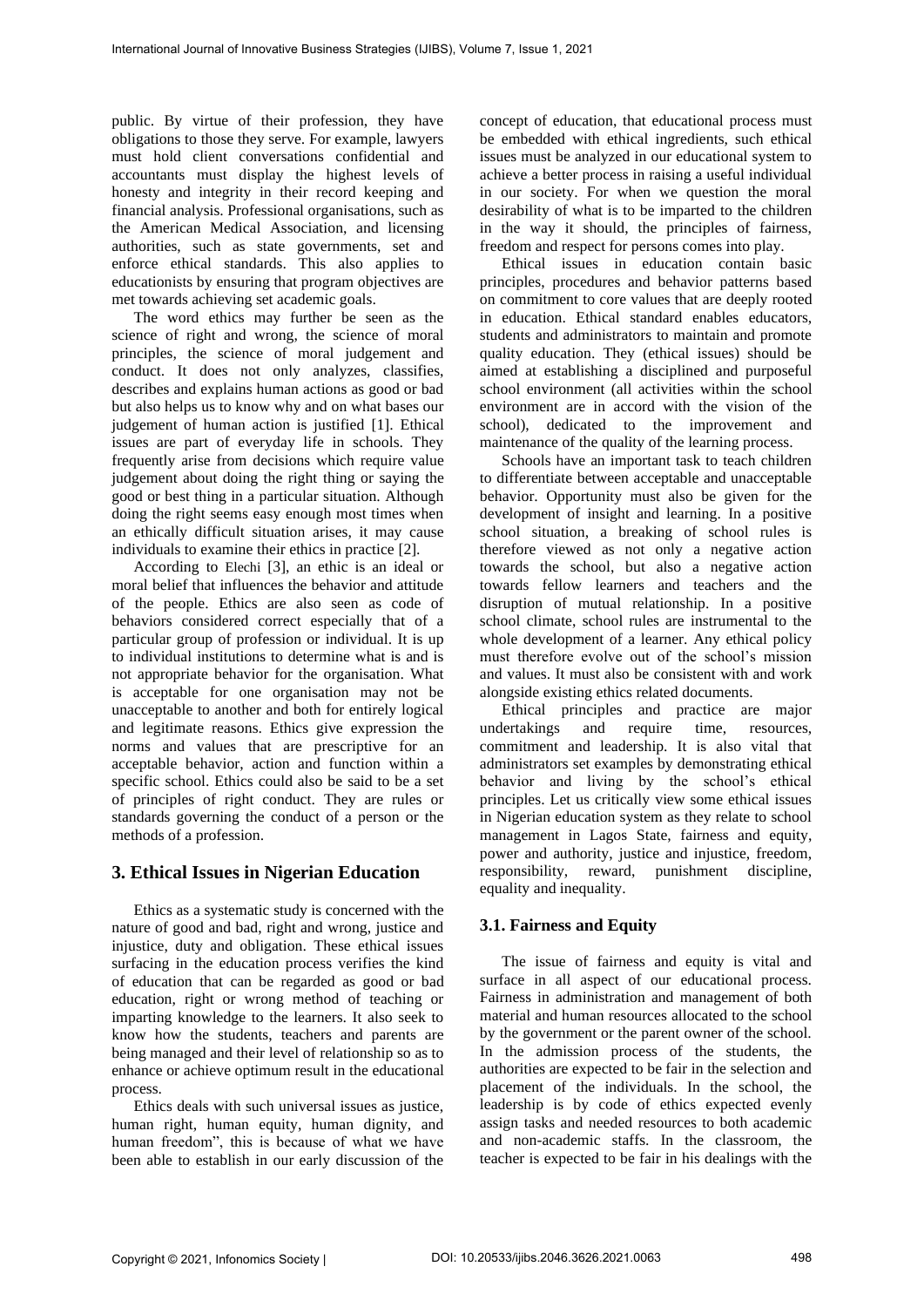students. For instance, in the teaching process, questions should be asked randomly. Examination or test when given and marked should be able to reflect the teacher's good sense of fairness and equity. Even in the teacher's relationship with the pupils, good sense of fairness should be demonstrated the teacher should not consider some of his students to be more admirable and acceptable than others. Any act of unfairness by the teacher will be counterproductive to the educational process.

To be fair in education, simply connotes that every individual be giving such treatment that he or she deserves in the educational process. There should be fair treatment to every staff of the school in the course of daily management of the school activities; there should be no discrimination of any kind. The question is, can the administrators be really fair to all the staffs and still meet the special needs of some staffs who may be having some challenges in one way or the other? It is against this backdrop that we should not see fairness and equity as treating everyone equally, but each person or learner according to his needs. That is, demonstrating fairness base on their individual needs. An attempt to treat everyone the same will amount to not being fair to those who may be having one challenge or the other. When fairness and equity are adequately demonstrated by school administrators in our (Nigeria) educational system, the stem develops are everyone tends to give their best towards achieving laid own goals. The teacher should be fair in discipline and punishment, fair in judgment and relating with the learners, and among the staff. And like Amaele and Damie [4] will have it; "fairness and equity are not just things that are nice to have if we can afford them. They are the foundation of prosperity in a society, the element that helps society learn and keep a society healthy". And to him, if we abandon fairness and equity, we abandon society itself, and the benefits we draw from it in turn. For the fact that education, being a vital sector of the economy, and a pillar by which other sectors rest upon, is expected to be in the forefront to demonstrate fairness and equity in its process.

### **3.2. Power and Authority**

Power and Authority are basic concepts that are prevalent in our modern society and also reflect as ethical issues in school management. Indeed, Power and Authority are separate though related concepts in any organisation. We shall treat them one at a time.

**3.2.1. Power**. Is viewed in terms of human relationships. It can be seen as one's ability to influence others in their opinion, behaviour or attitudes in some issues. Power manifest in every group or organisation because there are those that will influence and those that will be influenced. It is

of this understanding that Grace Umoren in Uduigwomen and Ogbinaka [5] revealed that, "Power symbolizes ways in which an individual subjects' others to his own will by means of brute force (physical) or psychological force (withholding certain basic needs or access to material reward and resources)". To her, power "seeks to control the action of others in a particular setting. While to Peters (1966), power" has to do with the ways in which a person subjects others to abide by his will by means of physical coercion. Such physical coercion can be; infliction of pain, restriction of movement or by psychological coercion (withholding of salaries, promotion or means to attaining them). From the analyses so far, it become obvious that the exercise of power presuppose that the victim has little or no resistance to the control upon him; even when it's not to his/her favour. What this means is that the recipients' right is often infringed in the exercise of power. What then can we say of power in school management? It will not be worthy to conclude that the exercise of power is totally bad. In some situation power is enforced to achieve a desirable end, correction or even to sustain justice in the society. In the school environment the administrator exercises power to make staff (teaching or non-teaching) carryout a particular task or assignment given to them so as to induce learning and meet up laid down goals. When power is viewed from this angle, it become something good or ethical/moral concept, but when it is exercised for personal gains it becomes evil. In all, caution should be applied in the use of power in school management so as to achieve the set objectives.

**3.2.2. Authority.** As mentioned earlier, Authority is different from power; however, both are related in their usage. 'Authority' from the "original Latin word, auctoritas means originating, producing and inventing in the sphere of command, course and opinion". Authority comes when rights are mandated to one to carry out a particular function for the good of the entire organisation, group or society. Its establishment is for the well-being of the society or group. In the school environment, authority is backed by legal establishment from the government (mostly when it has to do with the public schools). Consequent to this, any challenge of such (teachers") authority will be met by reference to the law- [5]. It is on this note that authority is described as legitimized "power". Be it as it may, authority is granted to someone with the understanding that he or she will satisfy the expected role to carry out as one entrusted with authority. The effectiveness of the individual or groups in authority depends on their ability to continuously stand by the trust reposed on them. It is in line with this that Peters in Amaele and Damie [4] revealed that, "there are established expectations of the behaviours of office holders and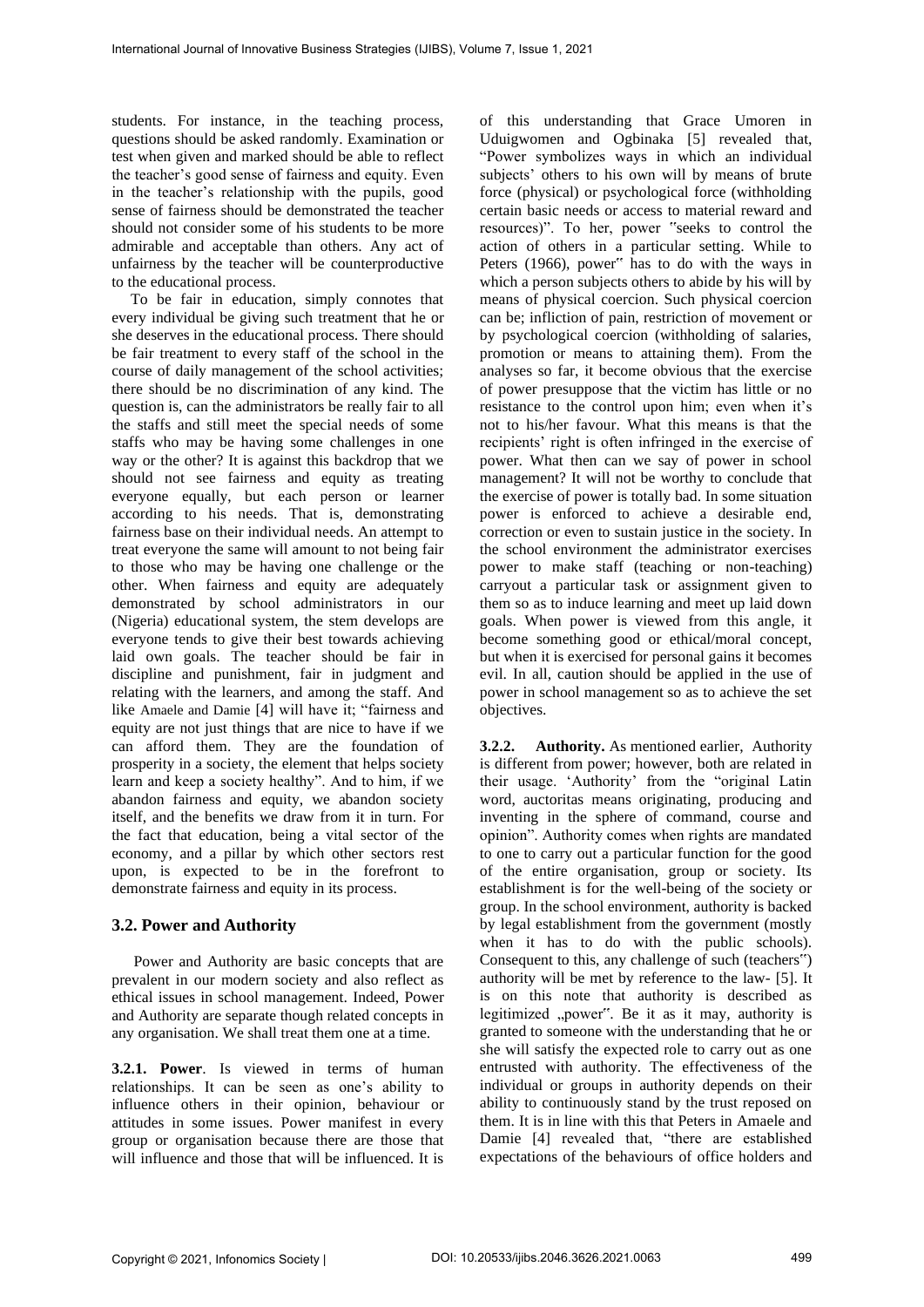if an individual satisfies these expectations with reasonable competence there is a presumption plan in favour of his being effective". From the foregoing argument, it will also mean that authority will continue to take its rightful place to guarantee satisfaction to the ruled only when it continues to carry out its established roles. On the contrary, if its competence is in doubt or its expected roles are not effectively carried out, its power and confidence are reduced. Thus, power involves the appeal to an impersonal value system which regulates behaviour basically to the acceptance of the adherers.

To the Educational system and in the school, the Principal/Headmaster is seen as the authority just as the teacher is seen as an authority in the class and among his students. He stands as an authority figure in both the senses of knowledge and of the students. He is seen as an authority to carry out certain duty for the community as well as maintaining social control in the school. Alongside with this, the teacher according to Peters [6] must also stand as authority on some aspect of the people's culture, which is employed to transmit knowledge (education). Standing as an authority before the students the teacher exercises discipline. The body of knowledge and the mastery of his/her subject, places him/her as an authority of that area. This invariably must require discipline of mind and application. Again, the teacher as an authority may be based on tradition as well as legal backing [5].

### **3.3. Justice and Injustice**

A society is an association of persons having their innate different character but recognizing certain rules of conduct as binding and act in accordance to such rules of conduct. The existing rules of conduct that exist among them are for the good and growth of the society. A society exist as a cooperative venture for mutual advantage, and often marked by a conflict as well by an identity of interests. Again, such conflicts of interest arise as a result of the distribution of the general wealth. To this effect, there has to be a set of principles in which such general goods and even assignments are to be shared in the society. This is applicable in the management of schools in Somolu Local Government as a case study. In our modern society, these principles are known as the principles of "Social justice". They "provide a way of assigning rights and duties in the basic institutions of society and they define the appropriate distribution of the benefits and burdens of social cooperation". The fact that different individual self-interest often calls for conflict, the general sense of justice guarantee their security. Hence, justice in this context stands to mean the basic charter of the well-ordered human association. Social Justice mainly lies on how the fundamental rights and duties of the people's economic opportunities and social conditions are apportioned in the entire society. Looking at the notion of justice, Omoregbe [7] insist that it is based on the fundamental equality of all men. That since all men are fundamentally equal, they should be treated as such. And that any attempt of individuals not being treated in the same measure will amount to injustice. Justice to Plato means harmony - the harmony in the soul (society). Aristotle on his part sees Justice as the greatest of all virtues. And going further in Omoregbe [8], he insists that "Justice is what is lawful and what is fair and equal". From the foregoing illustration of the concept of justice, it becomes obvious that the basic thing we have to understand is fairness in human transaction or in his relationship with the other. Again, the inability of school administrator to stand firm and fair to school staffs and students will amount to injustice.

### **3.4. Freedom as an Ethical Issue in School Management**

Freedom as a concept etymologically means absence from restrain. And to the Webster's dictionary of the English Language, freedom is "the state of not being subjected to determining forces". An adequate understanding of the concept will mean that freedom guarantees an individual to do things, move to anywhere or even discuss or express himself without infringement. It may also mean, going to the kind of school he likes and choosing the course he wants to study. However, a critical study of the concept and the possibility of its realization becomes a mirage.

In the education process, freedom of education is very relevant to move the society forward. Such freedom guarantees all or many the access to educational potentials. Infact, when the individuals are not restraints by huddle of any kind, the gap between the "haves" and the "have not" will be drastically reduced. Again, the school staffs must express their freedom or zeal to perform, and not under thread or fore so that adequate performance can take place.

### **3.5. Responsibility**

In his attempt to discuss the concept of responsibility Omoregbe [8] viewed it from four different angles. Firstly, responsibility as duty or action, that is, one's responsibility or duty to carry out a particular task. Secondly, he sees responsibility as being accountable to that which he has done. That is an individual being accountable to what he has done or for his actions, one owning up the consequences of his actions. On the third understanding of responsibility, he sees it as taking one's duties, promises or obligation seriously and to fulfill them to the best of his ability. This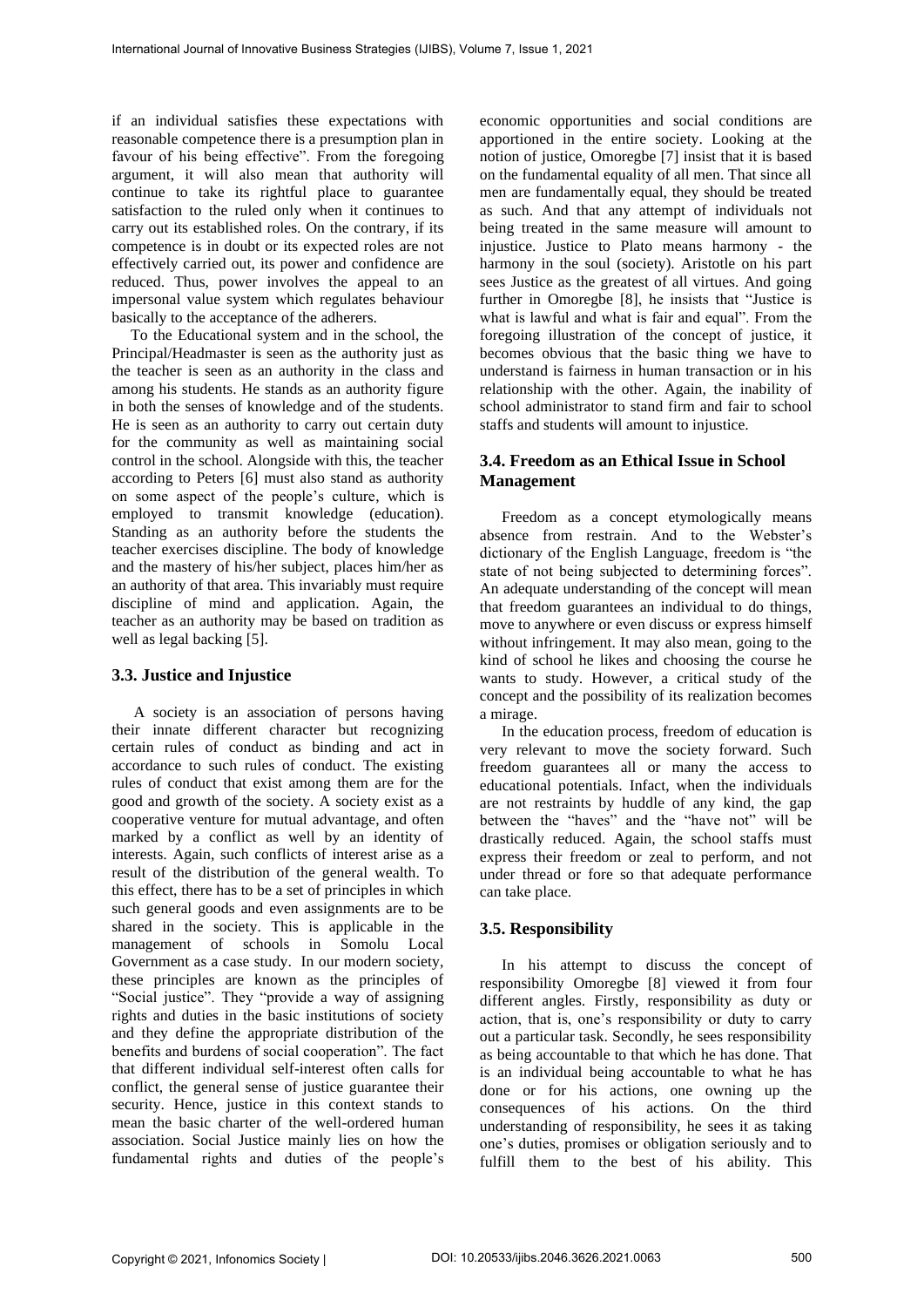understanding of the concept makes us address some people as being responsible while some others are irresponsible. That is a school administrator taking his duties, obligation, or promises seriously. And to that school administrator who doesn't take his duties, obligation or promises seriously, we term him as an irresponsible school administrator because he cannot be relied upon for the effective management of the school. Finally, Omoregbe view responsibility also as being answerable to a higher authority; especially when entrusted with an assignment to carryout. This occurs when we say a worker is responsible to his boss.

It will be worthy to note that in as much as we expect the teacher in the educational institution to be responsible/accountable for every action taking and also to live up to his duty, the government/employer should as well live up to their expectation. The government should as a matter of importance pay, promote and remunerate the teacher as at when due so as to continue to earn the good services of the teacher. The school administrators must also act responsible in disseminating their duties towards effective management of the school resources.

#### **3.6. Reward, Punishment and Discipline**

The Oxford English Dictionary sees reward as a thing that you are given because you have done something good, worked hard, etc. A reward can be carried out for good behaviour. In the same vein, punishment comes as an opposite of reward. This means that punishment is given because you have done something bad, or not carried out an assignment in an effective manner. Just as the essence of reward is to encourage hard work; to motivate an individual to put more effort in doing a particular job so is punishment given to discourage you from doing that which you are punished for.

In schools' students and teachers should be rewarded to achieve maximum productivity. When a student is performing well, he/she should be rewarded. Here the essence will not only boost his hard work but will encourage the indolent ones to emulate hard work. The teacher from time to time should spot such students to reward them accordingly. Such rewards may not be really cash; it can come in kind as follows; clapping for them, exempting them from labour, etc. When a teacher or a student do what is wrong, such individual deserved to be punished according to the measure of the offence committed. And like the utilitarian, the purpose of the punishment is not to make him suffer for what he has done but should aim at producing good result in the future. To this effect, punishment should be done with the minimum pain possible. A performing teacher should as well be rewarded while the erring ones punished so as to make the education process an enterprising one. Promotion in the

teaching profession which is one of the strategies in rewarding the teachers should be consistent and prompt so as to enhance productivity. In the same vein, routine supervision should be conducted from time to time to check erring teacher and staff.

Discipline is a moral concept that also surfaced in the education venture. It means subduing the animal nature in us to uphold that rational part of us. As a "rational animal" which Aristotle says we are, we owe the duty to always control our passions, emotion, desire and appetites in living. Our ability to adequately do this makes us to be "self-discipline". From the foregoing, to be discipline as an individual simply means to have control over that animalistic nature in us. Our inability to do that makes people to tag us as an indiscipline man. Man, as a rational being ought to control his passion for food, pleasure, sex, money and other material things of life propelled by our five senses. These aforementioned items may not be bad on their own, but it should be subjected under our control.

# **4. Ethical Issues for Classroom Management in Somolu Local Government of Lagos State**

Classroom management is the action preliminary to teacher – student class interaction, class grouping, curricular designing, time – tabling, formulation of school rules and regulations: The administrator must therefore take cognizance of the following [9]:

- Appropriate Leadership Model**:** In Somolu Local Government, appropriate leadership should be modelled. The learner must see the teacher's behavior as positive. To do this the teacher must develop a relationship of genuine care trust and respect with the learner and other administrators. The learner will then model his / her behavior after the teacher's behavior.
- Self-Discipline In Somolu Local Government, self: discipline should be the goal of management. Teachers should therefore encourage it in the classroom. By building respect and trust, the learner will begin to feel the need to control his / her own behavior. Thus, respect and trust can be fostered by positive interactions.
- Match Experiences to the Learner**:** As it is applicable in Somolu Local Government, learners should have positive experiences in school. An experience is usually positive if it is within developmental stage of the learner, and it is meaningful to him / her.
- Show Empathy: In Somolu Local Government,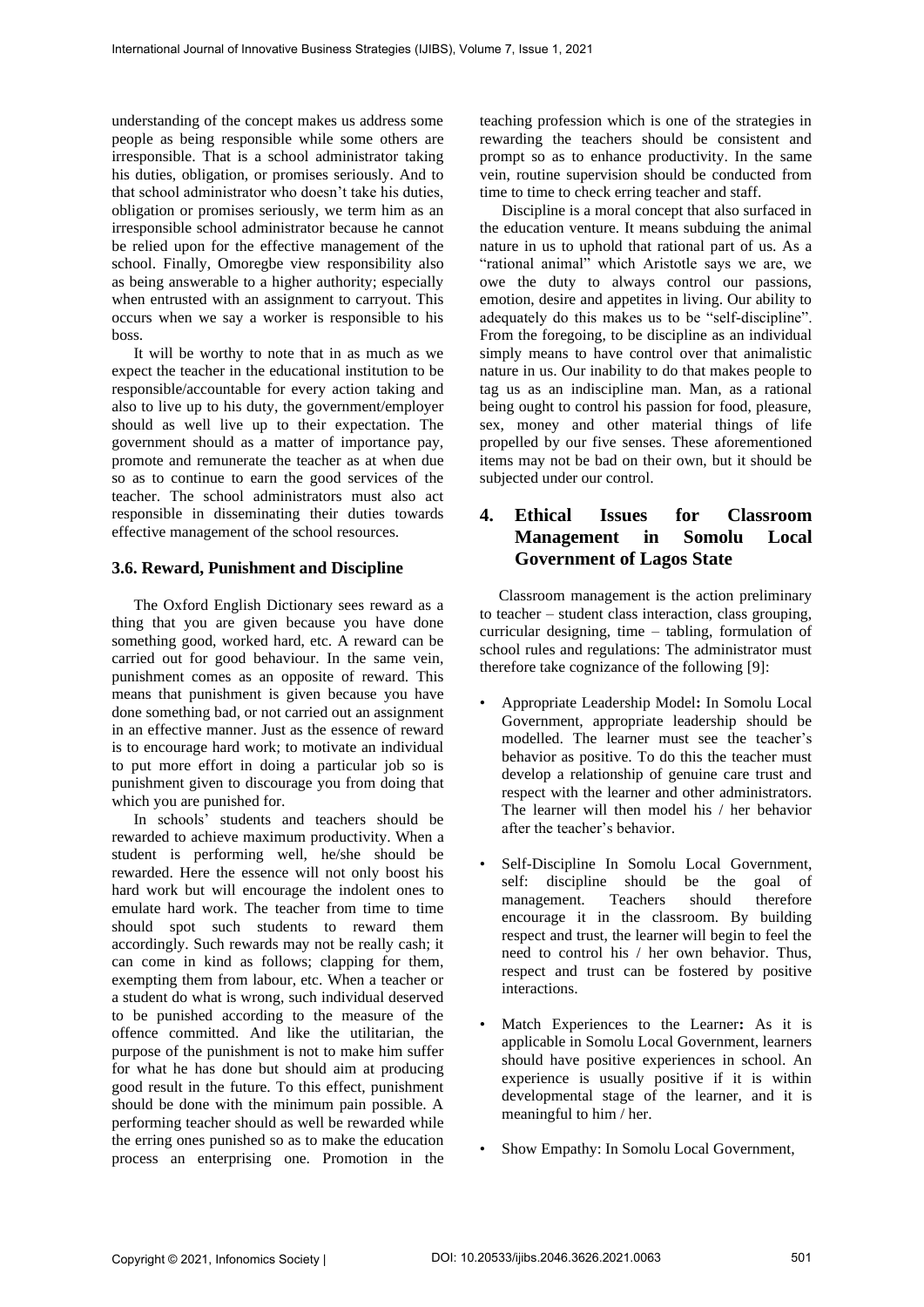the teacher should consider the learner's problems objectively to deal with them. Emotions inhibit objective thinking, while empathy allows viewing the problem from different perspectives.

- High Expectations**:** Teachers in Somolu Local Government must communicate to learners, their belief in each learner's abilities and demand the highest achievements from them.
- Freedom and Independence to Function: Learners in Somolu Local Government should be allowed as much independence to function as possible. If limits need to be established to avoid failure or injury, learners should be allowed to experience the logical consequences of their actions. This must be done to develop self-reliance and independence.
- Principle of Normalization: The teachers and learners in schools in Somolu Local Government must be allowed to function in as normal an environment as possible.
- Principle of Fairness: In Somolu Local Government, the teacher must be fair and allow the learner to succeed in school. If consequences are applied, they must be appropriate with regard to the degree of the offense.
- Principle of Respect for Dignity and Worth of the Individual: Teachers in Somolu Local Government must provide the learner an opportunity to learn or improve skills to master control over the learner's environment without degrading the learner as a human being.
- A Continuum of Behavior Management Interventions**:** Teachers in Somolu Local Government should use the intervention which least restricts the learner in the classroom, yet is still effective. Over – restricting the learner infringes on the learner's rights in the classroom.
- *Behavior Change must be Rational and Well-Planned*: In Somolu Local Government the behavior of the teacher must not be a behavior which hampers the learner's performance in the classroom the teacher must have a rationale for changing the behavior, and follow a behavioral procedure that will result in the implementation of a behavioral strategy that is prescriptive to the behavior and does not violate the ethical considerations or due process.
- *Consent*: Teachers in Somolu Local Government should be sure to notify those involved with the learner of the management procedures and obtain

consent to proceed. This practice will help avoid conflict of interest [10].

# **5. Ethical Responsibilities of The School Administrator**

Schools should use certain codes as guide when developing ethics for administrators. Implementation of these ethics implies that, in practice, the administrators will conduct him or herself as follows:

- i. Be Professional
- Respect your own professionalism: Take responsibility for your own development and ensure that you keep abreast of curricular and cocurricular developments.
- A professional administrator is dependable and maintains confidentiality.
- Support your school as a learning institution. Promote sound learning and teaching in your school by providing supporting and co-operative input.
- ii. Acknowledge Your Responsibility
- Provide professional and social support for each learner. Should you suspect or know that a learner is experiencing problems, show interest and do something to help.
- Maintain consistent discipline. For instance, it is your responsibility to ensure that all learners abide by the school's dress code. Do not leave discipline subordinates.
- Insist that learners display good manners at all times.
- Inform parents of the behavior of their children.
- iii. Diligence And Cooperation
- Be punctual. Conform to your school's prescriptions.
- Prepare well for your class teaching. Learners usually know if you have not prepared, and this can sometimes lead to disciplinary problems.
- Plan effectively for good behavior. Know your learners and their needs.
- iv. Classroom Management
- Do not keep a class waiting for you, especially before the first period and after breaks.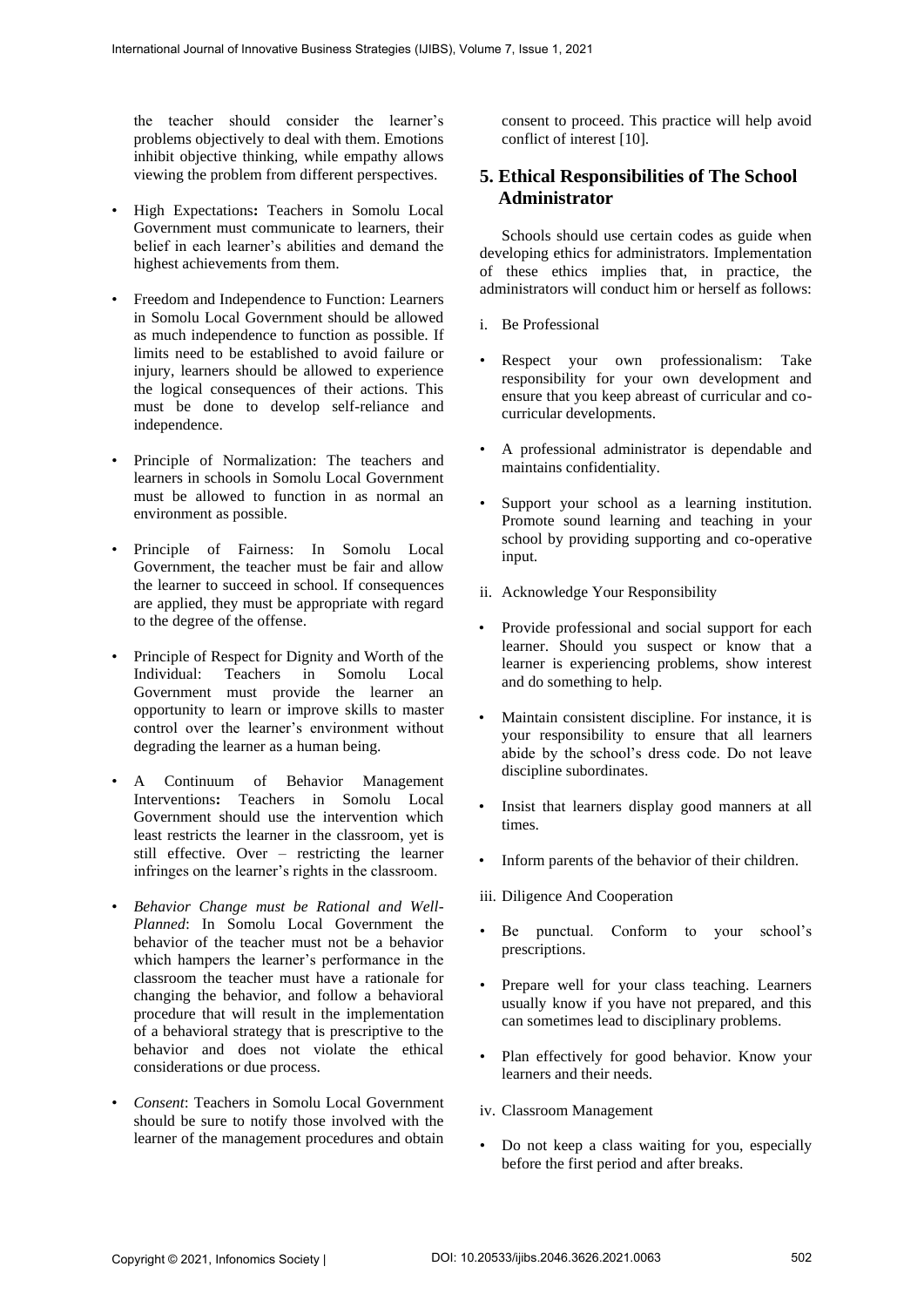- Do not keep a class with you once the period is over.
- Do not leave your class on its own.
- Do not as a form of punishment, send learners out of your class. (Every school must have a clear policy about this)
- v. General Control In The School
- During the change in classes, the behavior of learners in the passageways must be monitored by teachers.
- Do not ask learners to go on errands.

### **6. Ethical Dilemmas**

Administrators may often be faced with choices that require them to make decisions. All these decisions may not have any clear-cut resolution and are likely to be highly problematic. That's why; administrator may frequently be faced with ethical dilemmas. An ethical dilemma comes out from a situation that requires a choice among competing sets of principles, values, beliefs perspectives [11].

Ethical dilemmas occur when there is no straight forward answer about the right or wrong course of action in a particular situation. Dilemmas can occur anywhere. Complex dilemma can arise when the values of an institution clash with those of society or with an individual's personal or professional values. An ethical dilemma is not a choice between two rights. A school must reach consensus on a uniform disciplinary structure, in spirit and practice it must be firm, fair, consistent and positive. In tackling dilemmas, some of the following issues must be considered:

- What ethical issues are raised by these dilemmas?
- What possible solutions can you find for each dilemma and what are the positive and negative ramifications of each approach?
- How might your schools' mission and values guide you in choosing a course of action?
- Is guidance provided by existing codes or other ethics-related documents?
- In each case, do you want to tell staff and others how they must behave in this type of situation or would you like them to use their own judgement to find a solution?

Dilemmas are a useful tool for helping institution to think about their own approach to ethical matters.

They can also play a valuable role in ethics training, to encourage staff and other individuals to debate issues and deal with different circumstances that may occur. Dilemmas may be looked at with a view to developing an ethical policy or framework. Having a coherent and consistent set of policies and procedures in the form of a statement of ethical principle and behavior that is embedded in the culture of institutions can help the institution staff, students and others, to think about, address and resolve ethical issues. An institution wide statement should show what an institution stands for, what the internal and external community can expect from it and what it might reasonably expect in return.

### **7. Conclusion**

What this paper has revealed is that the development of our country (Nigeria) lies on strength of our educational system. Consequently, for education to drive home its set objectives in the life of the people certain values and ethical issues/concepts as it appears in our education system must be in place. When such ethical issues as Fairness and Equity, Power and Authority, Justice and Injustice, Freedom and Responsibility, Punishment, Discipline and Rewards, are adequately harnessed in our education system, the set objectives will easily be achieved. However, this cannot be achieved on its own without concrete efforts of the education personnel (administrators/teachers), and the students (learners).

It was also deduced that a perfect educational equality cannot be attained, individuals have their uniqueness and peculiarities therefore treating all men the same will mean expressing inequality in their treatment. In the education system we should rather be talking about giving the individual equal access for education attainment. By this, individual personal traits and uniqueness should be taking into consideration. The consideration of personal traits, work ethics and educational objectives will further assist education administrators in managing the available resources in attaining the mapped-out objectives. The researcher concludes by making it clear that the ethical issues commonly noticed in our education system when critically analyzed will assist not only our educational planners but those to implement or run the management of the education system to achieve its desired goals.

### **8. References**

[1] Kizza, J.M. (2007). Ethical and Social Issues in the Information Age, Third Edition. New York: Springer Verlog.

[2] Campbell M.A (2004). What to Do? An Exploration of Ethical Issues for Principals and School Counselors.